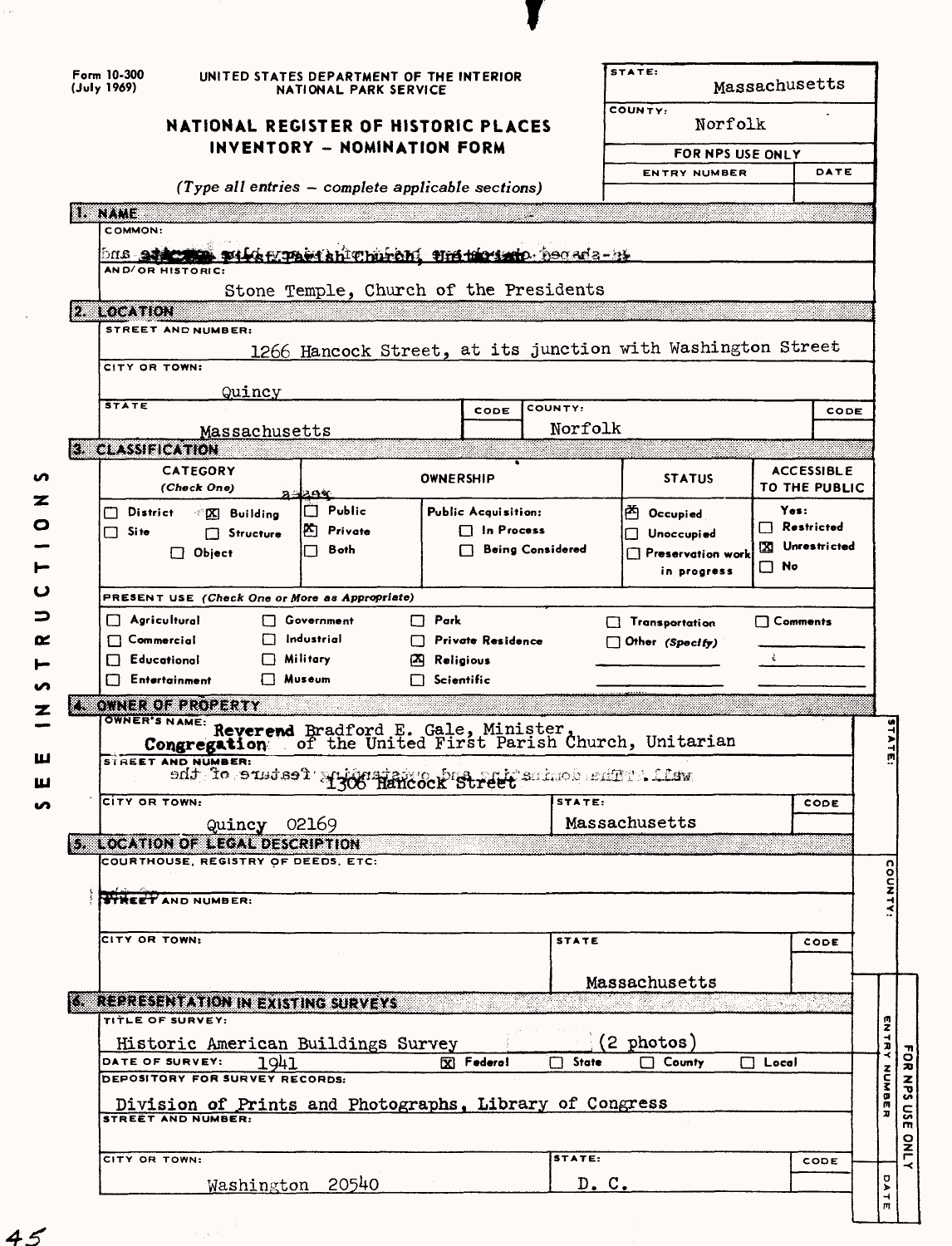|                  |                 |             |           | (Check One)  |       |                    |
|------------------|-----------------|-------------|-----------|--------------|-------|--------------------|
| <b>CONDITION</b> | Excellent<br>ΣĪ | Good<br>רו  | Fair      | Deteriorated | Ruins | Unexposed          |
|                  |                 | (Check One) |           |              |       | (Check One)        |
|                  | Altered<br>PΣI  |             | Unaltered |              | Moved | Original Site<br>œ |

United First Parish Church is a monumentally-scaled, two-story structure constructed of coursed ashlar, with a projecting porch, giant Doric portico, and a two-stage stone tower topped by a wooden open cupola. The walls of the oblong-shaped church are built of Quincy blue granite and the windows in the long north and south side walls are two-stories in height, round headed, and adorned by exterior louvered blinds.

A broad flight of stone steps leads up to the broad pedimented portico, which is supported by four giant monolithic Doric columns that measure 25 feet in height and weigh about 25 tons apiece. This portico, on the west (front) elevation, is in the Greek Revival style, but the plan of the remainder of the church, including the projecting porch, main structure, and tower, is derived from the late Georgian or Federal-Adamesque churches that were built in New England after 1800.

Above the pediment of the portico a stone tower rises in two stages; the first stage, broad and rectangular in shape, is unornamented; the second stage, stepped back and square, is adorned by a clock face on each elevation. The second stage is surmounted by a round wood open cupola with eight columns and a dome.

The wall of the west (front) facade, under the portico, is unadorned, except for a horizontal panel set high in the wall, which extends over the three entrance ways. The three large heavy double-doors, topped by flat lintels, open into the projecting porch, or vestibule. Here three more doors lead into the spacious auditorium which is about 70 feet square and three bays long. The pews on the main floor are seperated by two longitudional aisles and galleries extend around the north, south, and west sides of the room. A fine pulpit of mahogany is located in the center of the east (rear) wall. The dominating and outstanding feature of the interior is the magnificent decorated plaster dome located in the center of the ceiling.

The exterior and interior of the church are unaltered, except for the one-story stone wing that was added to the east elevation in 1889. This addition, however, does not detract or seriously altar the appearance of the original church.

United First Parish Church is in excellent condition, still used for religious services, and is open to visitors.

 $\mathbf{c}^-(\mathbf{S})$  .

<u>یہ</u>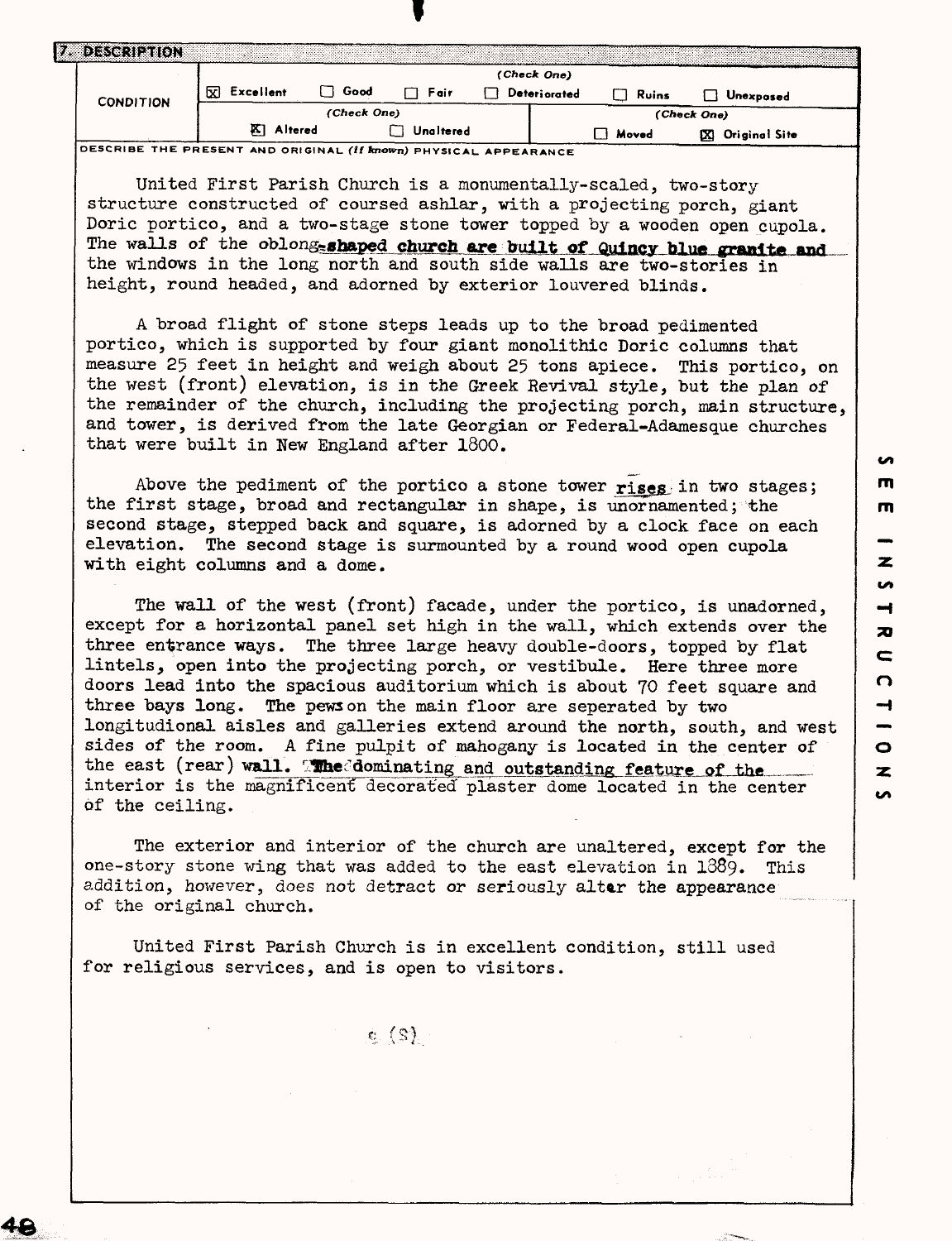| PERIOD (Check One or More as Appropriate)                |                    |                   |                       |
|----------------------------------------------------------|--------------------|-------------------|-----------------------|
| Pre-Columbian                                            | 16th Century       | 18th Century      | 20th Century          |
| 15th Century<br>П                                        | 17th Century<br>П  | 19th Century<br>凤 |                       |
| SPECIFIC DATE(S) (If Applicable and Known)               |                    | 1827-28           |                       |
| AREAS OF SIGNIFICANCE (Check One or More as Appropriate) |                    |                   |                       |
| Abor iginal                                              | Education          | Political         | <b>Urban Planning</b> |
| $\Box$ Prehistoric                                       | $\Box$ Engineering | Religion/Phi.     | Other (Specify)       |
| $\Box$ Historic                                          | Industry           | losophy           |                       |
| Agriculture                                              | Invention          | Science           |                       |
| Architecture<br>⊡                                        | Landscape          | Sculpture         |                       |
| Art<br>' '                                               | Architecture       | Social/Human-     |                       |
| Commerce                                                 | Literature<br>''   | itarian           |                       |
| Communications                                           | Military           | Theater           |                       |
| Conservation                                             | Music              | Transportation    |                       |

**STATEMENT OF SIGNIFICANCE**

Designed and erected in 1827-28 by the master architect-engineer Alexander Parris, United First Parish Church, also known as the "Stone Temple" and "Church of the Presidents," is probably his masterpiece of church construction in the Greek Revival style. The structure is probably also the finest extant example of a Greek Revival church in New England. Parris' use of granite and monolithic columns in this large-scaled and finely proportioned structure was a relatively early instance and a major demonstration of the moumental possibilities and use of this new building material.

United First Parish Church has been little-altered, inside or out.

### History

The Building committee of First Parish Church, Unitarian, met in the fall of 1826 and selected the noted architect-engineer Alexander Parris, of Boston and Pembroke, to design and supervise the construction of their new church in the Greek Revival style. It was specified that the building was to be constructed of blue granite from the nearby Quincy quarries, that the stone was to be hammered, and the columns were to be monolithic. The cost of construction, except for the four columns, was to be a gift to the congregation from John Quincy Adams, President of the United States.

Construction began in 1827. The monolithic columns used on the portico of this church were not the first quarried and set in place in the United States. Known earlier examples are the U.S. Bank and the Quincy Market (also by Parris) in Boston. However, the four columns of First Parish Church were considerably larger than those on either of these buildings and may well have been the largest in existence when they were set in place. Each column was 23 feet 2 inches long (or 25 feet long with capitals), tapered from 3 feet 6 inches in diameter at the top to  $4$  feet 2 inches at the bottom, and weighed about 25 tons. Thirty-five yoke of oxen were required to haul each column from the quarry, and each cost \$1,000 set in place. Three of these columns were erected on June 16, 1828 and the fourth one on the following day. The new church was dedicated on November  $12, 1828.$  Total cost of construction was \$30,488.56.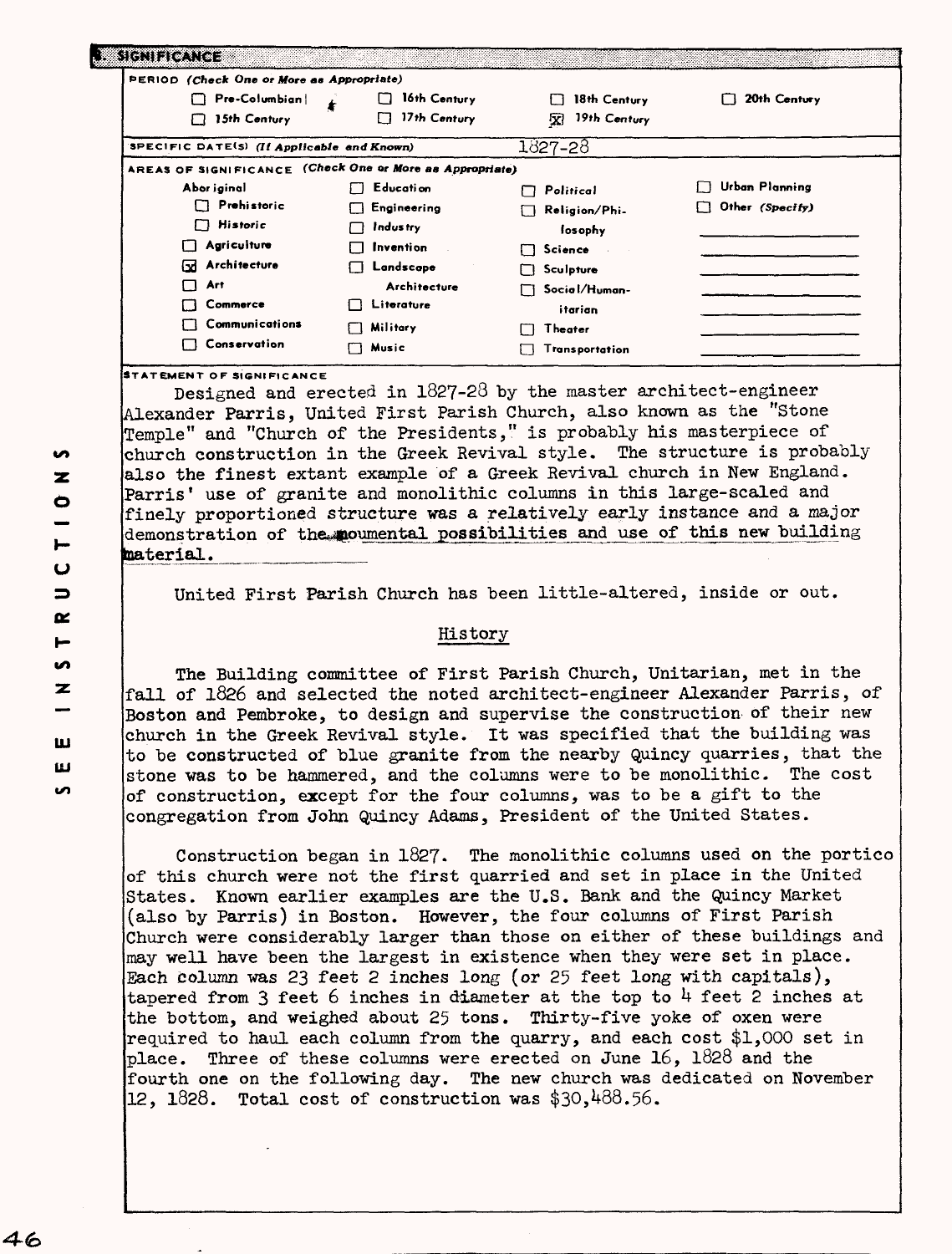|                                                                                                                                                                                                            |                           |          | 9. MAJOR BIBLIOGRAPHICAL REFERENCES                                                                                                                                                                                            |      |   |                         |          |                                                                                                         |                     |                         |      |
|------------------------------------------------------------------------------------------------------------------------------------------------------------------------------------------------------------|---------------------------|----------|--------------------------------------------------------------------------------------------------------------------------------------------------------------------------------------------------------------------------------|------|---|-------------------------|----------|---------------------------------------------------------------------------------------------------------|---------------------|-------------------------|------|
|                                                                                                                                                                                                            |                           |          | Henry-Russell Hitchcock, Architecture, Nineteenth and Twentieth Centuries                                                                                                                                                      |      |   | (Baltimore, 1963), 85.  |          |                                                                                                         |                     |                         |      |
|                                                                                                                                                                                                            |                           |          | Talbot F. Hamlin, Greek Revival Architecture in America (New York, 1964), 104.                                                                                                                                                 |      |   |                         |          |                                                                                                         |                     |                         |      |
|                                                                                                                                                                                                            |                           |          |                                                                                                                                                                                                                                |      |   |                         |          |                                                                                                         |                     |                         |      |
|                                                                                                                                                                                                            |                           |          | Elise Lathrop, Old New England Churches (Rutland, Vt. 1938), 31-32.                                                                                                                                                            |      |   |                         |          |                                                                                                         |                     |                         |      |
|                                                                                                                                                                                                            |                           |          | Massachusetts, A Guide to Its Places and People (American Guide Series)<br>(Boston, 1937), 340.                                                                                                                                |      |   |                         |          |                                                                                                         |                     |                         |      |
| 10. GEOGRAPHICAL DATA                                                                                                                                                                                      |                           |          |                                                                                                                                                                                                                                |      |   |                         |          |                                                                                                         |                     |                         |      |
|                                                                                                                                                                                                            |                           |          | LATITUDE AND LONGITUDE COORDINATES<br>DEFINING A RECTANGLE LOCATING THE PROPERTY                                                                                                                                               |      | o |                         |          | LATITUDE AND LONGITUDE COORDINATES<br>DEFINING THE CENTER POINT OF A PROPERTY<br>OF LESS THAN TEN ACRES |                     |                         |      |
| <b>CORNER</b>                                                                                                                                                                                              |                           | LATITUDE | <b>LONGITUDE</b>                                                                                                                                                                                                               |      | R |                         | LATITUDE |                                                                                                         |                     | <b>LONGITUDE</b>        |      |
|                                                                                                                                                                                                            | Degrees Minutes Seconds   |          | Degrees Minutes Seconds                                                                                                                                                                                                        |      |   |                         |          | Degrees Minutes Seconds                                                                                 |                     | Degrees Minutes Seconds |      |
| NW                                                                                                                                                                                                         | ۰<br>$\bullet$            |          |                                                                                                                                                                                                                                |      |   |                         |          | $42$ o $15$ o $04$ o $4$                                                                                |                     | 71.00.13                |      |
| NE                                                                                                                                                                                                         |                           |          |                                                                                                                                                                                                                                |      |   |                         |          |                                                                                                         |                     |                         |      |
| SE                                                                                                                                                                                                         |                           |          | ο                                                                                                                                                                                                                              |      |   |                         |          |                                                                                                         |                     |                         |      |
| <b>SW</b>                                                                                                                                                                                                  |                           |          | APPROXIMATE ACREAGE OF NOMINATED PROPERTY:                                                                                                                                                                                     |      |   | 2 acres                 |          |                                                                                                         |                     |                         |      |
|                                                                                                                                                                                                            |                           |          | LIST ALL STATES AND COUNTIES FOR PROPERTIES OVERLAPPING STATE OR COUNTY BOUNDARIES                                                                                                                                             |      |   |                         |          |                                                                                                         |                     |                         |      |
| STATE:                                                                                                                                                                                                     |                           |          |                                                                                                                                                                                                                                | CODE |   | COUNTY                  |          |                                                                                                         |                     |                         | CODE |
|                                                                                                                                                                                                            |                           |          | ties anduse of this new                                                                                                                                                                                                        |      |   |                         |          |                                                                                                         |                     |                         |      |
| STATE:                                                                                                                                                                                                     |                           |          |                                                                                                                                                                                                                                |      |   | Feges for the moment    |          |                                                                                                         | building.material.' |                         | CODE |
| STATE:                                                                                                                                                                                                     |                           |          |                                                                                                                                                                                                                                | CODE |   | COUNTY:                 |          |                                                                                                         |                     |                         | CODE |
| STATE:                                                                                                                                                                                                     |                           |          |                                                                                                                                                                                                                                | CODE |   | COUNTY:                 |          |                                                                                                         |                     |                         | CODE |
|                                                                                                                                                                                                            | LI TORN PREPARED BY       |          |                                                                                                                                                                                                                                |      |   |                         |          |                                                                                                         |                     |                         |      |
|                                                                                                                                                                                                            | NAME AND TITLE:           |          |                                                                                                                                                                                                                                |      |   |                         |          |                                                                                                         |                     |                         |      |
|                                                                                                                                                                                                            |                           |          | Charles W. Snell, Survey Historian                                                                                                                                                                                             |      |   |                         |          |                                                                                                         |                     |                         |      |
|                                                                                                                                                                                                            |                           |          | ORGANIZATION Division of History, Office of Archeology and                                                                                                                                                                     |      |   |                         |          |                                                                                                         | DATE                |                         |      |
|                                                                                                                                                                                                            |                           |          | Historic Preservation, National Park Service                                                                                                                                                                                   |      |   |                         |          |                                                                                                         |                     | 6/11/70                 |      |
|                                                                                                                                                                                                            | <b>STREET AND NUMBER:</b> |          |                                                                                                                                                                                                                                |      |   |                         |          |                                                                                                         |                     |                         |      |
|                                                                                                                                                                                                            |                           |          | 801 - 19th Street, N.W.                                                                                                                                                                                                        |      |   |                         |          |                                                                                                         |                     |                         |      |
| CITY OR TOWN:                                                                                                                                                                                              |                           |          |                                                                                                                                                                                                                                |      |   | <b>STATE</b>            |          |                                                                                                         |                     |                         | CODE |
|                                                                                                                                                                                                            | Washington                |          |                                                                                                                                                                                                                                |      |   |                         | D.C.     |                                                                                                         |                     |                         |      |
|                                                                                                                                                                                                            |                           |          | 12. STATE LIAISON OFFICER CERTIFICATION                                                                                                                                                                                        |      |   |                         |          | NATIONAL REGISTER VERIFICATION                                                                          |                     |                         |      |
|                                                                                                                                                                                                            |                           |          | As the designated State Liaison Officer for the Na-<br>tional Historic Preservation Act of 1966 (Public Law<br>89-665), I hereby nominate this property for inclusion<br>in the National Register and certify that it has been |      |   | National Register.      |          | I hereby certify that this property is included in the                                                  |                     |                         |      |
| evaluated according to the criteria and procedures set<br>forth by the National Park Service. The recommended<br>level of significance of this nomination is:<br>National $\Box$ State $\Box$ Local $\Box$ |                           |          | «Chief, Office of Archeology and Historic Preservation                                                                                                                                                                         |      |   |                         |          |                                                                                                         |                     |                         |      |
|                                                                                                                                                                                                            |                           |          | and the state of                                                                                                                                                                                                               |      |   |                         |          |                                                                                                         |                     |                         |      |
|                                                                                                                                                                                                            |                           |          |                                                                                                                                                                                                                                |      |   | <b>ATTEST:</b>          |          |                                                                                                         |                     |                         |      |
|                                                                                                                                                                                                            |                           |          | Title                                                                                                                                                                                                                          |      |   |                         |          |                                                                                                         |                     |                         |      |
|                                                                                                                                                                                                            |                           |          |                                                                                                                                                                                                                                |      |   |                         |          | Keeper of The National Register                                                                         |                     |                         |      |
| Date                                                                                                                                                                                                       |                           |          |                                                                                                                                                                                                                                |      |   | <b>Date <i>Date</i></b> |          |                                                                                                         |                     |                         |      |

 $\overline{\phantom{a}}$  $\overline{\mathbf{z}}$  $\bullet$  $\rightarrow$  $\overline{\mathbf{z}}$  $\overline{\phantom{0}}$  $\overline{\Omega}$  $\begin{array}{c}\n1 \\
1 \\
0\n\end{array}$  $\bullet$ 

 $\bullet$  $\overline{m}$  $\mathbf{m}$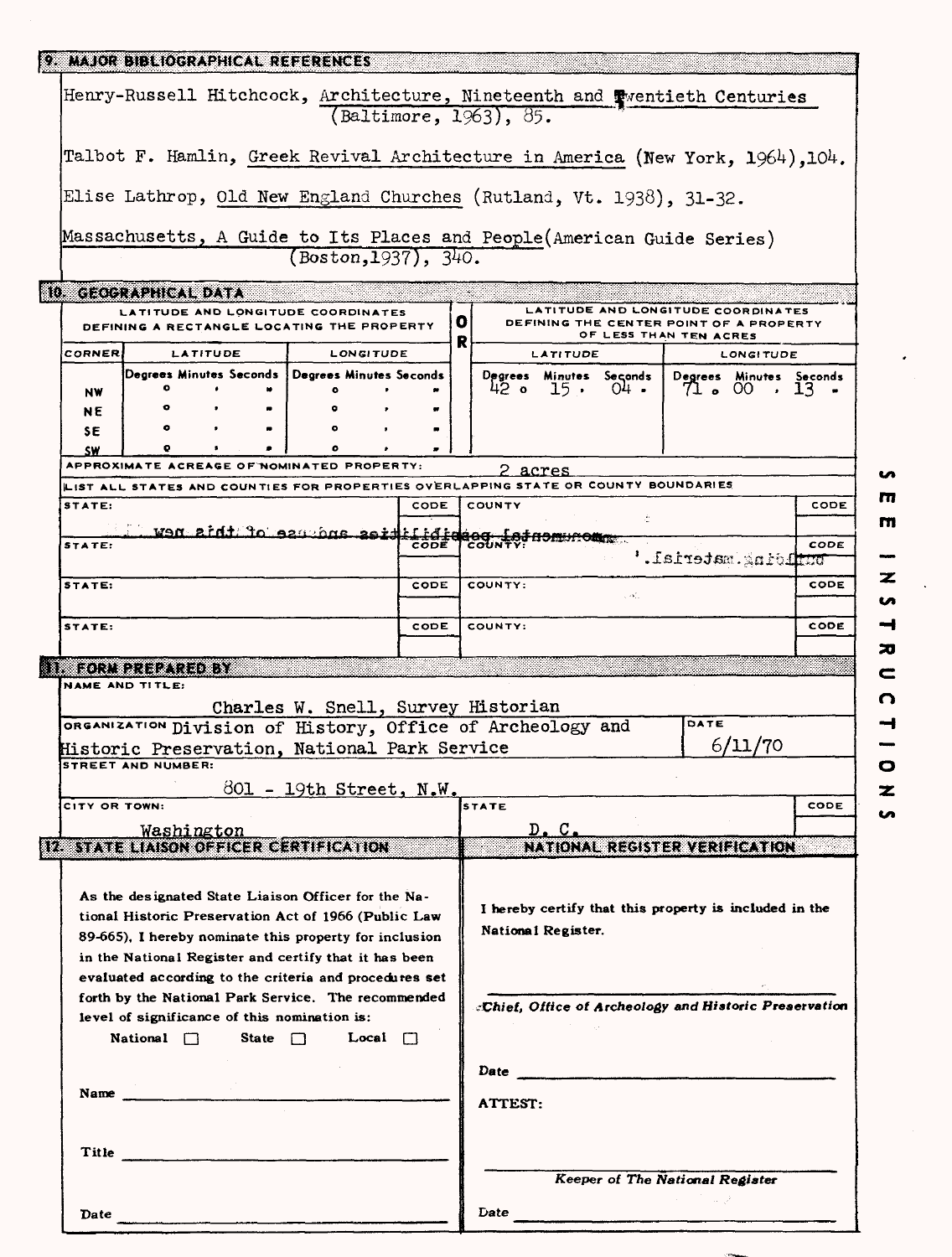## **NATIONAL REGISTER OF HISTORIC PLACES**

**INVENTORY - NOMINATION FORM**

United First Parish Church

*(Continuation Sheet)*

*(Number* **all** *entries)*

8. Significance; (l)

On April 1, 1928 the bodies of President John Adams and his wife, Abrigil, were placed in their tombs in the crypt, which is located in the basement under the vestibule, of the church. On December 10, 1852, the mortal remains of President John Quincy Adams and his wife, Louisa Catherine, were also buried in their tombs in the same crypt.

Massachusetts

**STATE** 

**ENTRY NUMBER**

Norfolk **FOR NPS USE ONLY**

DATE

The only exterior alteration to the church was made in  $1889$ , when the present one-story, five-sided stone wing was added to the east or rear elevation of the original church.

In 1959 the First Parish Church (Unitarian) in Quincy and the Wollaston Unitarian Society united as the United First Parish Church (Unitarian) in Quincy. In 1961-64 approximately \$30,000 was expended in repairing the tower and cupola and/also in putting the structure generally into good condition.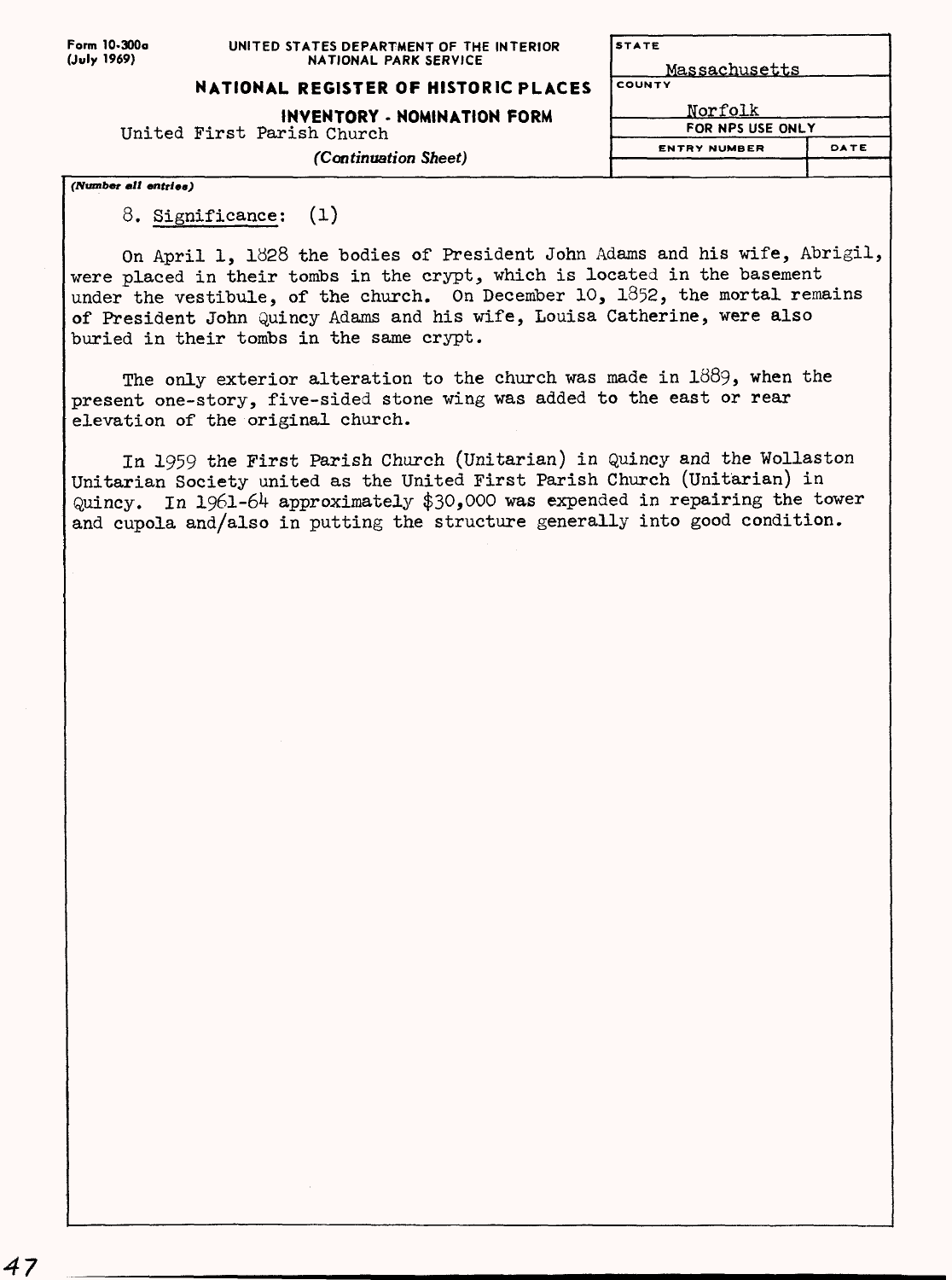| Form 10-300a |
|--------------|
| (July 1969)  |

STATE Massachusetts

COUNTY

### **NATIONAL REGISTER OF HISTORIC PLACES**

#### **INVENTORY - NOMINATION FORM**

*(Continuation Sheet)*

**(TVumber** *mil entries)*

9. Major Bibliographical References: United First Parish Church.

Edmund W. Sinnott, Meeting House & Church in Early New England (New York, Toronto, and London, 1963), 26, 136.

Norfolk

**FOR NPS USE ONLY ENTRY NUMBER**

DATE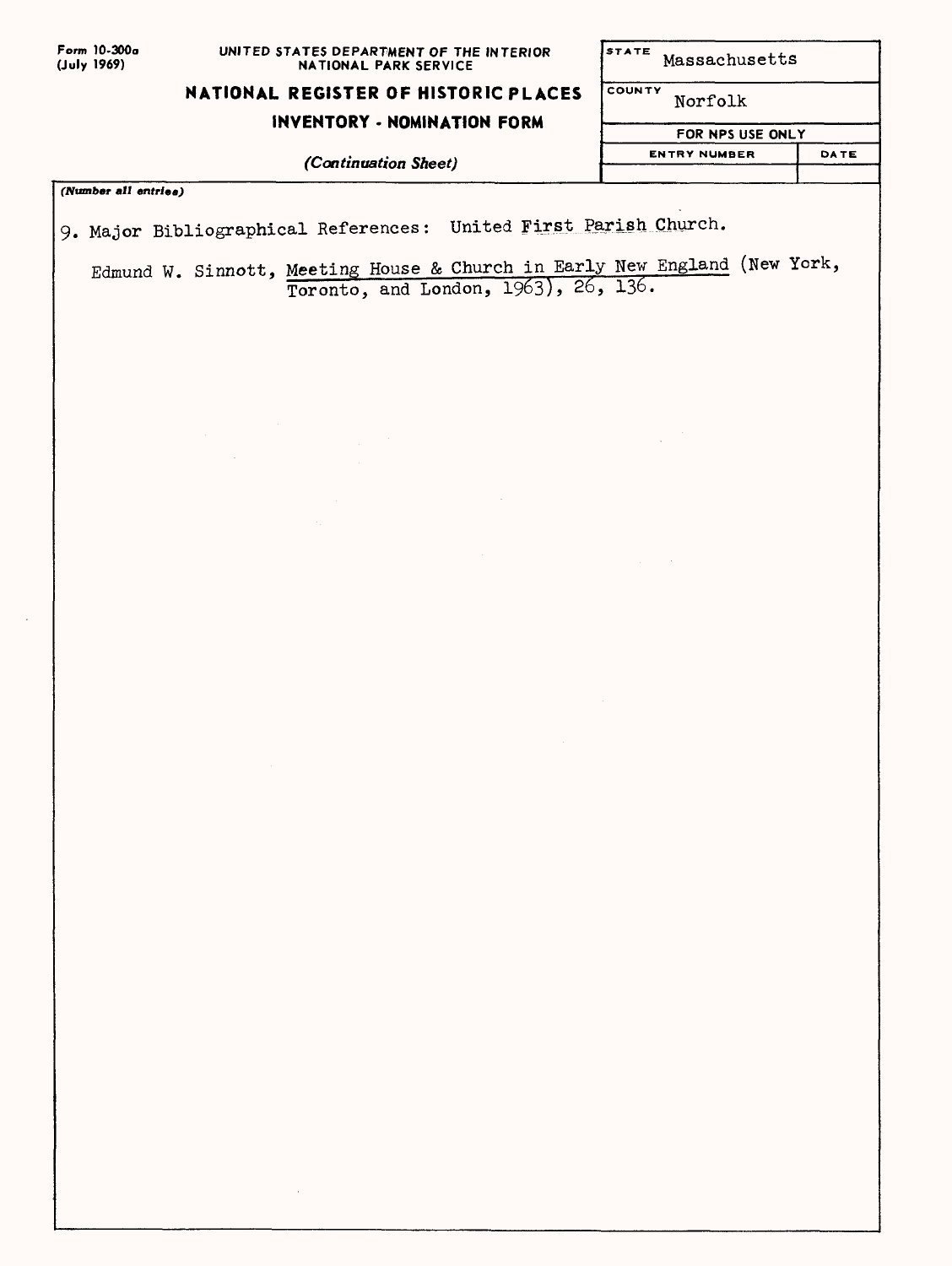|  | Form 10-817  |  |
|--|--------------|--|
|  |              |  |
|  | (Bept. 1967) |  |
|  |              |  |

# **(fcpt. 1«IT) UNITED STATES DEPARTMENT OF THE INTERIOR**

**NATIONAL PARK SERVICE**

# **NATIONAL SURVEY OF HISTORIC SITES AND BUILDINGS**

| 1. STATE<br>Massachusetts                                                                             | 2. THEME(S). IF ARCHEOLOGICAL SITE, WRITE "ARCH" BEFORE THEME NO.<br>Theme $XX$ - Architecture (Part II, 1783-1880). |                |  |                                |  |
|-------------------------------------------------------------------------------------------------------|----------------------------------------------------------------------------------------------------------------------|----------------|--|--------------------------------|--|
| 3. NAME(S) OF SITE<br>United First Parish Church, Unitarian (Church of the Presidents)                |                                                                                                                      | (Stone Temple) |  | 4. APPROX. ACREAGE<br>.2 acres |  |
| 5. EXACT LOCATION (County, township, roads, etc. If difficult to find, sketch on Supplementary Sheet) |                                                                                                                      |                |  |                                |  |

1266 Hancock St.. at its junction with Washington Street. Quincy, Norfolk County. **6. NAME AND ADDRESS OF PRESENT OWNER** *(Also administrator if different from owner)* 

Congregation, of the Unitarian Church. Rev. Bradford E. Gale; Minister. Quincy 02169. 7. IMPORTANCE AND DESCRIPTION (*Describe briefly what makes site important and what remains are extant*)

Designed by Alexander Parrish and erected in 1828, the United First Parish Church, also known as the "Stone Temple" and "Church of the Presidents," is an outstanding and little altered example of a Greek Revival church.

The large two-story structure was designed and constructed in the Greek Revival style by Alexander Parrish (1780-1852), a leading Boston architect. Built of Quincy granite, all but the four columns on the portico were a gift of President John Adams. Total cost of construction was \$30,488.56.

, The oblong-shaped building has the form of  $a$  Greek temple. A broad flight of stone steps lead up to the great pediment<sup>e</sup> portico, which is supported by four giant monolithic granite Doric columns that measure 25 feet in height and weigh about 25 tons apiece. Above the pediment rises a large square stone clock tower, which in turn is surmounted by an open cupola with eight columns. The long sides of the structure each have three round arch windows that rise two stories in height. Under the entrance portico three large double doors, topped by flat stone lintels, lead into the projecting stone tower and to the interior, which is dominated by a magnificent dome. The plan of the spacious auditorium, however, otherwise follows the design of the Georgian churches built in New England during the last half of the 18th century. Thus the interior is a simple rectangular mass with two longitudinal aisles separating the pews; the fine mahogany pulpit is located in the center of a short side, opposite to the entrance door, and the other three walls have galleries at the second story level.

The one-story five-sided stone wing at the rear of the original church was added in 1889, but does not detract or seriously alter the appearance of the main building.

8. BIBLIOGRAPHICAL REFERENCES (Give best sources; give location of manuscripts and rare works) Elise Lathrop, Old New England Churches (Rutland, Vermont, 1938), 31-32 ; Massachusetts. A Guide to its Places and People (American Guide Series) (Boston, 1937). 340. Talbot Hamlin. Greek Revival Architecture in America (New York,  $1964$ ).

9. REPORTS AND STUDIES (Mention best reports and studies, as, NPS study, IIAB8, etc.)

Historic American Building Survey: Stone Temple (Church of the Presidents, 1828) (2 photos, 1941), 1266 Hancock Street.

| 10. PHOTOGRAPHS $\frac{1}{2}$ +4444444 11. CONDITION               | 12. PRESENT USE (Museum, farm, etc.) | <b>13. DATE OF VISIT</b> |
|--------------------------------------------------------------------|--------------------------------------|--------------------------|
| ATTACHED: Yess WX NO<br>Excellent                                  | Church                               | Sept. 20, 1967           |
|                                                                    | 15. TITLE                            | 16. DATE                 |
| 14. NAME OF RECORDER (SIgnaty) Of<br>Clarles W. Premaries W. Snell | Historian                            | Jan. 19, 1968            |

" DRY MOUNT ON AN B X 1014 SHEET OF FAIRLY HEAVY PAPER. IDENTIFY BY VIEW AND NAME OF THE SITE, DATE OF PHOTOGRAPH, AND NAME OF PHOTOGRAPHER. GIVE

**(IF ADDITIONAL SPACE IS NEEDED USE SUPPLEMENTARY SHEET, 10-317a, AND REFER TO ITEM NUMBER)**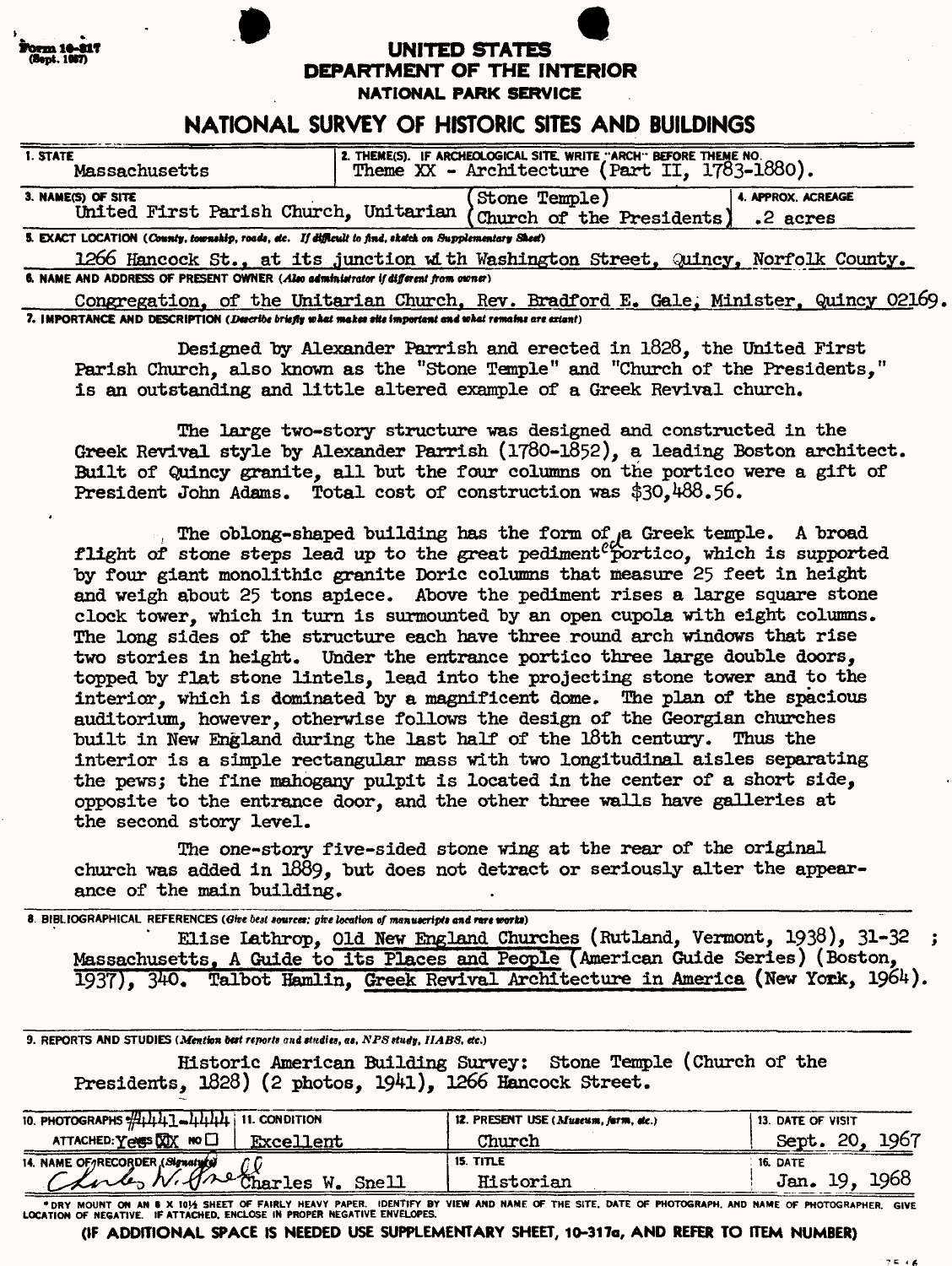

## **UNITED STATES DEPARTMENT OF THE INTERIOR NATIONAL PARK SERVICE**

# **NATIONAL SURVEY OF HISTORIC SITES AND BUILDINGS SUPPLEMENTARY SHEET**

**This sheet is to be used for giving additional information or comments, for more space for any item on the regular form, and for recording pertinent data from future studies, visitations, etc. Be brief, but use as many**  Supplement Sheets as necessary. When items are continued they should be listed, if possible, in numerical order **of the items. All information given should be headed by the item number, its name, and the word (cont'd), as, 6. Description and Importance (cont'd)...** Page 2.

| <b>STATE</b><br><b>Massachusetts</b> | <b>AMME(S) OF SITE</b><br>United First Parish Church, Unitarian (Stone Temple)/ |
|--------------------------------------|---------------------------------------------------------------------------------|
|                                      | (Church of the Presidents)                                                      |

#### Condition

The unaltered structure is maintained in excellent condition, is still used as an active church, and is open to visitors. The tombs of Presidents John Adams and John Quincy Adams, and also those of their wives, are located in the basement of the tower of this church.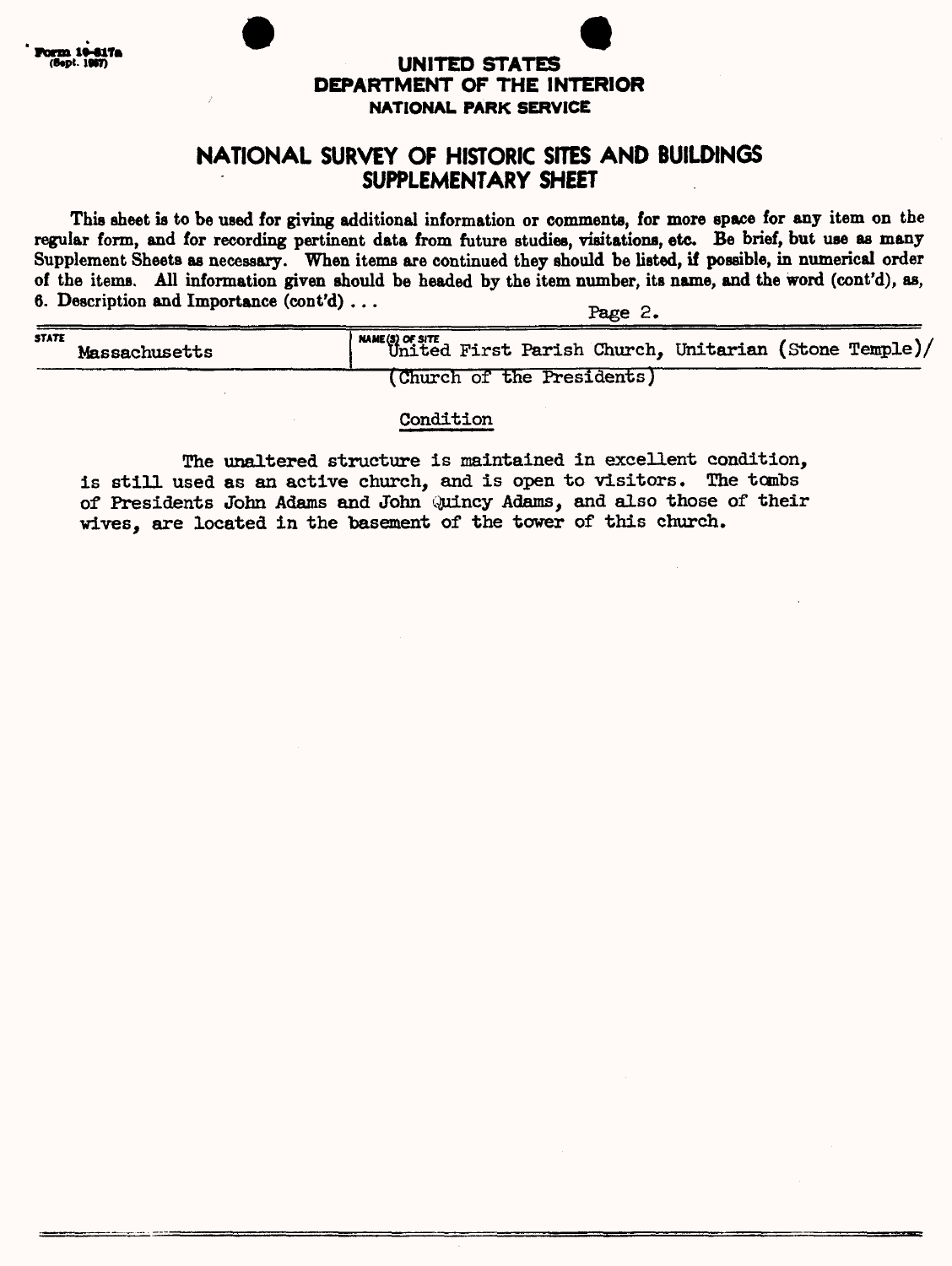

# Visit these points of interest on the QUINCY HISTORIC TRAIL **Adams National Historic Site**   $\mathbf{1}$ **Adams Street Dorothy Quincy Homestead**   $\overline{2}$ **Butler Koad**  $-3$ **Adams Academy Adams Street** 2 **\ First Parish Church, Adams Crypt Quincy Center**  6 **Quincy City Hall Hancock Street, Quincy Center John Adams Birthplace**   $6$ **Franklin Street John Quincy Adams Birthplace**   $\overline{3}$ **Franklin Street**  $\left| 3 \right\rangle$ **Abigail Adams Cairn Franklin Street First Commercial Railroad**  $\vert 9.$ (To be restored to original condition.) **West Quincy** 10 **First Ironworks 1644 West Quincy** W **Col. Josiah Quincy House**

**Muirhead Street, Wollaston**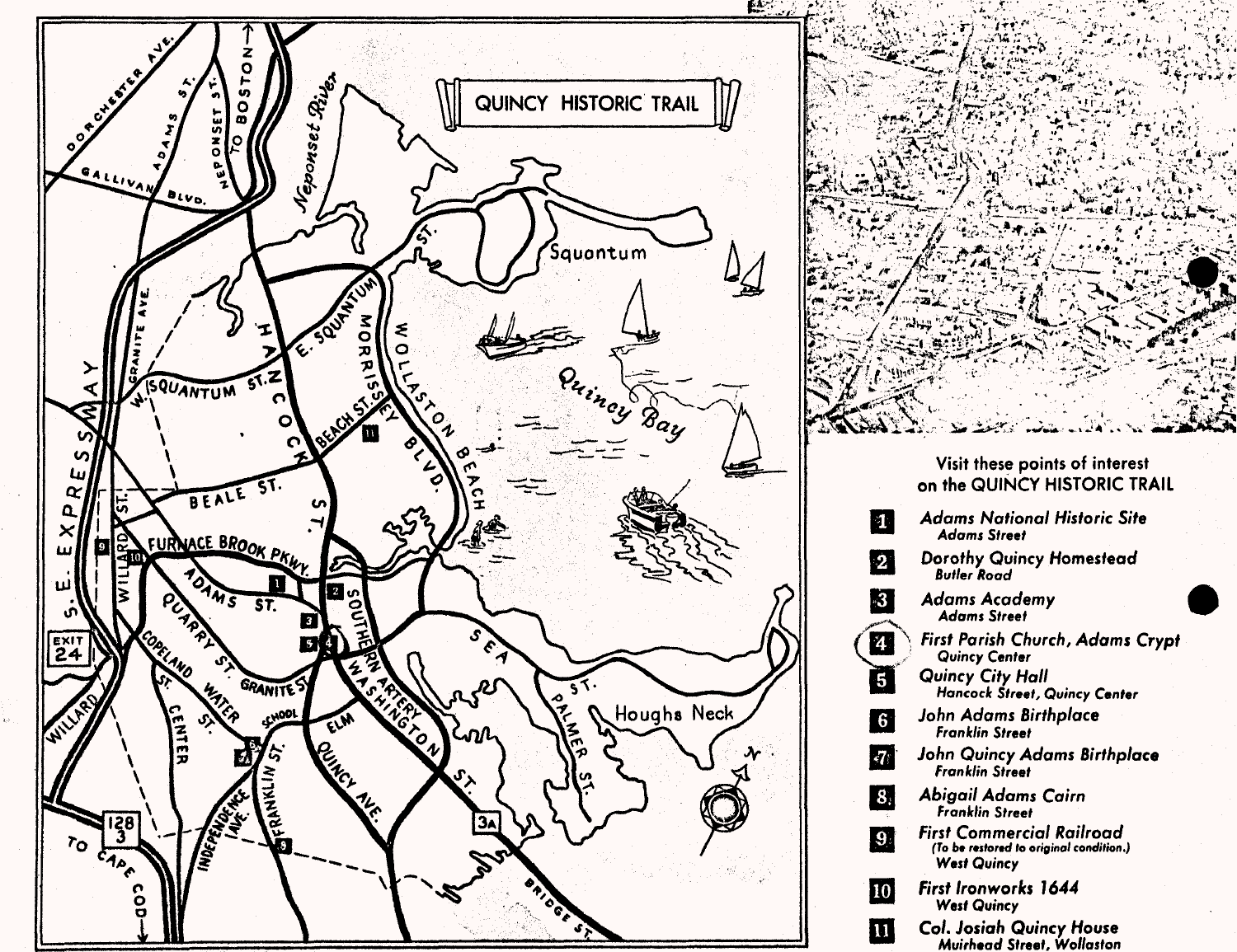

Sketch Plan of the Stone Temple or United First Parish Church, 1828, Quincy, Mass,

 $C_1$ W. SNCII - 11/29/67